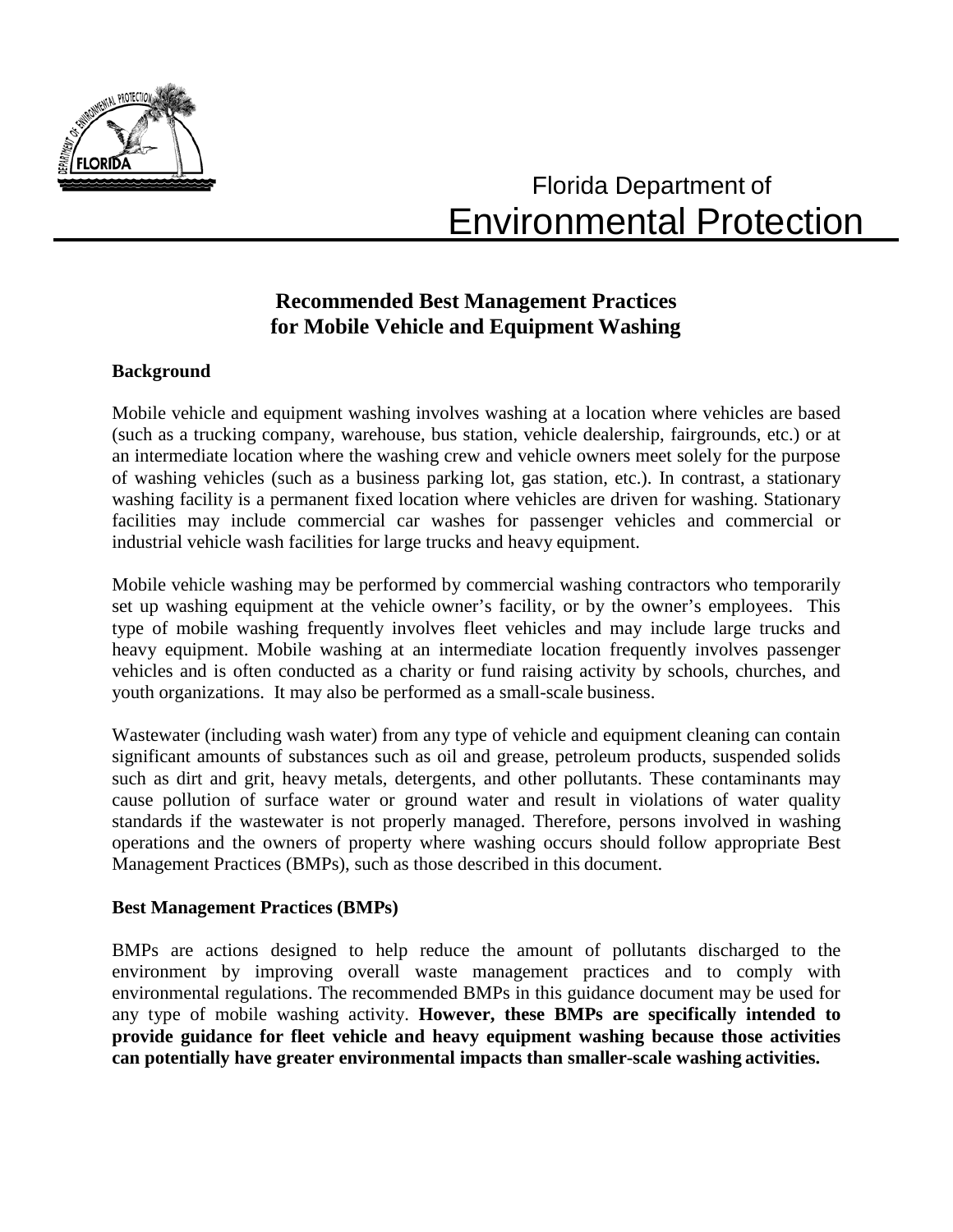# **Specific BMPs for Mobile Washing**

The following BMPs are recommended to help reduce the amount of pollutants discharged throughout mobile washing procedures and improve the efficiency of the process:

- 1. Before performing any washing activities
	- a. determine how wastewater will be collected and disposed, and
	- b. obtain all necessary permits and authorizations.
- 2. Identify the specific location where you will be disposing wastewater.
- 3. Identify all stormwater drains, grassy swales and ditches and locate sanitary sewer manholes at the proposed wash area.
- 4. Observe the slope of the ground at the proposed facility to determine the direction of runoff flow in order to identify an area where washwater can be contained for collection without the possibility of release of a pollutant into the waters of the state of Florida.
- 5. Only cosmetic washing should be performed, unless a mobile zero discharge closed-loop wash system with an enclosed wash facility is used. Cosmetic washing is defined as washing the exterior of a vehicle, tractor/trailer, or equipment with a biodegradable detergent only for the purpose of removing dirt. Cosmetic washing does not include interior washing, washing of the undercarriage of the vehicle or equipment, engine degreasing, or the use of strongly acidic or strongly alkaline cleaners. Chrome and aluminum brighteners can only be used if they are hand applied and removed by wiping, and are not part of the wash process.
- 6. Before using a wastewater recycling or pretreatment unit such as an oil/water separator, filtration system, etc., make sure you understand the waste streams that are generated. Identify proper disposal methods for these wastes, and consider disposal costs before starting a job. Some units, especially those that separate oil from water, may generate waste such as waste oil that require special storage and handling practices.
- 7. Consider contracting with a company that can provide appropriate treatment and disposal of your wastes. This may save you time and money associated with purchasing, permitting, and using your own wastewater treatment equipment. In some cases, you may be able to reduce the liability that comes with the generation and disposal of hazardous waste.
- 8. Minimize the amount of wastewater generated by using high pressure, low volume washing techniques and equipment.
- 9. Cosmetic vehicle or equipment washing should be performed on an impermeable surface (such as concrete, asphalt, plastic, etc.), where available. The impermeable area should be large enough to minimize runoff to grassy or bare soil areas.
- 10. Vehicles should not be washed near uncovered repair areas or chemical storage facilities such that chemicals can be transported in wash water runoff. All wash water runoff should be drained away from a shop repair area or chemical storage facility.
- 11. Washing and related cleaning activities should minimize flaking of paint chips, or any other potentially hazardous materials from vehicles and equipment. Actions that minimize flaking and chipping may include using lower water pressure and/or avoiding harsh chemicals or solvents.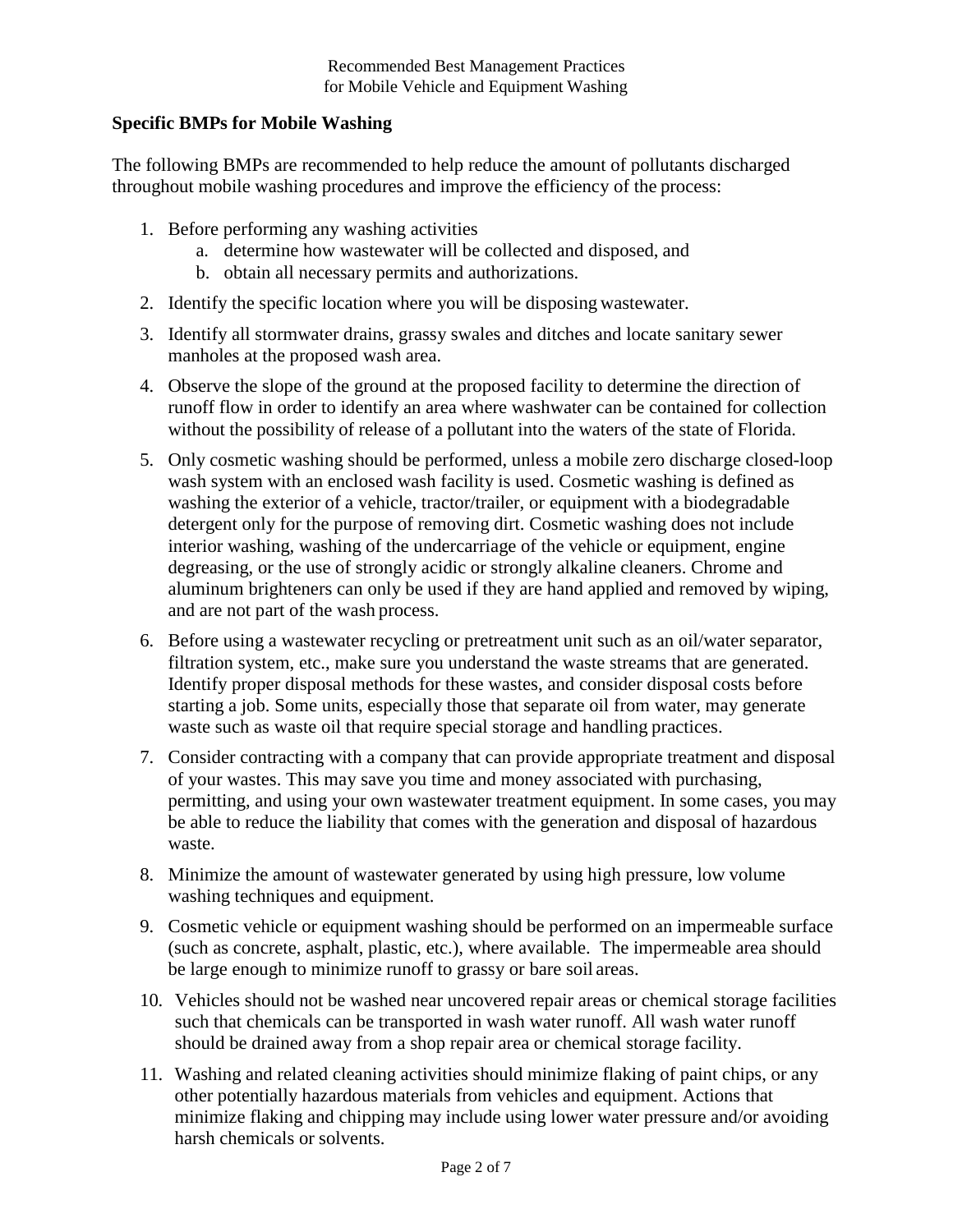- 12. Solids and other debris should be collected and properly disposed to prevent storm water contamination.
- 13. Use only the minimum amount of detergents and cleaners that will get the job done. Use products that are labeled "phosphate free" and are rapidly biodegradable. Detergents and soaps used in washing activities should be approximately pH neutral. Avoid using cleaning products if the package label
	- a. has a warning that the product is strongly alkaline or strongly acidic, or
	- b. indicates the product contains petroleum products or distillates, or
	- c. contains chlorinated solvents.
- 14. Train personnel on chemical use, safety and waste disposal practices.
- 15. Records of the volume of wastewater generated and disposed should be kept for regulatory spot checks and to provide confirmation to facility owners and customers that wastewater is being properly handled.
- 16. If a spill of cleaning products occurs:
	- a. stop the source of the spill immediately;
	- b. contain the spill until cleanup is complete;
	- c. use containment booms if the spill may reach a storm drain;
	- d. cover a liquid spill with an absorbent material;
	- e. keep the area well ventilated;
	- f. dispose cleanup materials properly; and
	- g. do not use emulsifiers or dispersants.
- 17. Spills that cause offsite environmental impact or are of a significant volume should be reported to the local Florida Department of Environmental Protection (FDEP) District Office or the city/county environmental program as soon as possible.

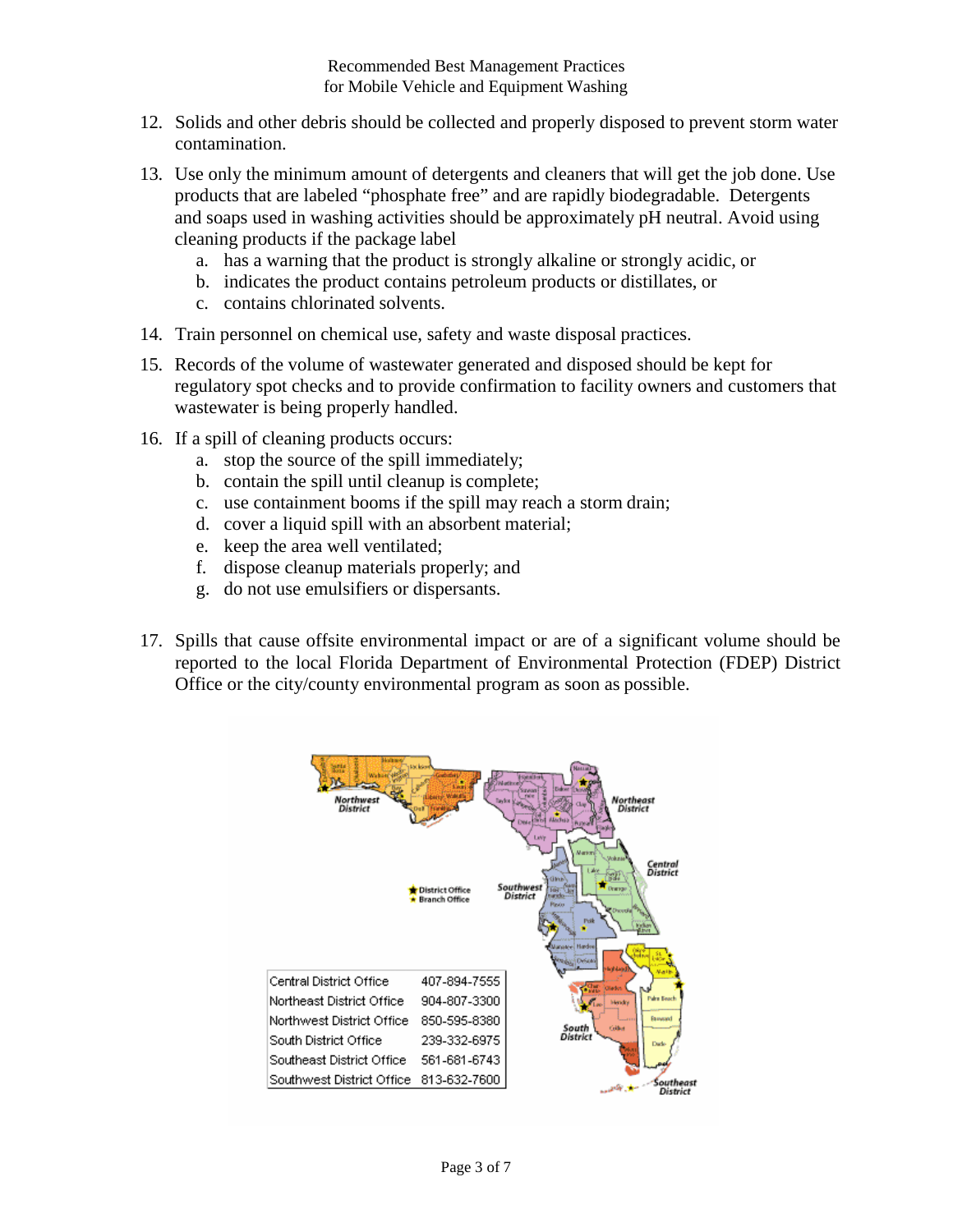## **Wastewater Containment Methods**

In many instances it is necessary to collect the wastewater prior to the disposal and/or treatment of the water. Below are a few suggested practices to collect or contain the wastewater created in the washing process:



1. **Containment Booms** – Protective barriers can be placed around a storm drain in order to prevent water from entering the drain. They are normally used in order to prevent wastewater from entering a stormwater drain and to pool the wastewater around drain for later collection. However, one potential problem with berms is that they can be ineffective or less effective when the storm drain is located at the bottom of a slope or if there is a large amount of wastewater generated.

2. **Containment Pools** – A containment pool is a temporary structure built to provide an immediate work area for the washing operation. They allow the wastewater to be collected so that pollutants do not enter the storm system and can be built for a variety of sizes, as large as a truck and trailer.





3. **Storm Drain Covers and Mats** – Storm drain covers and mats are items that are placed on top of a storm drain grate in order to seal the drain off from the wastewater and allow the water to collect on top of the drain until it can be collected and properly disposed. They can consist of a variety of devices, including magnetic vinyl mats, PVC drain covers, polyurethane mats, and others. Many times, the covers and mats are used in conjunction with a vacuum pump for the most efficient collection and disposal of the water.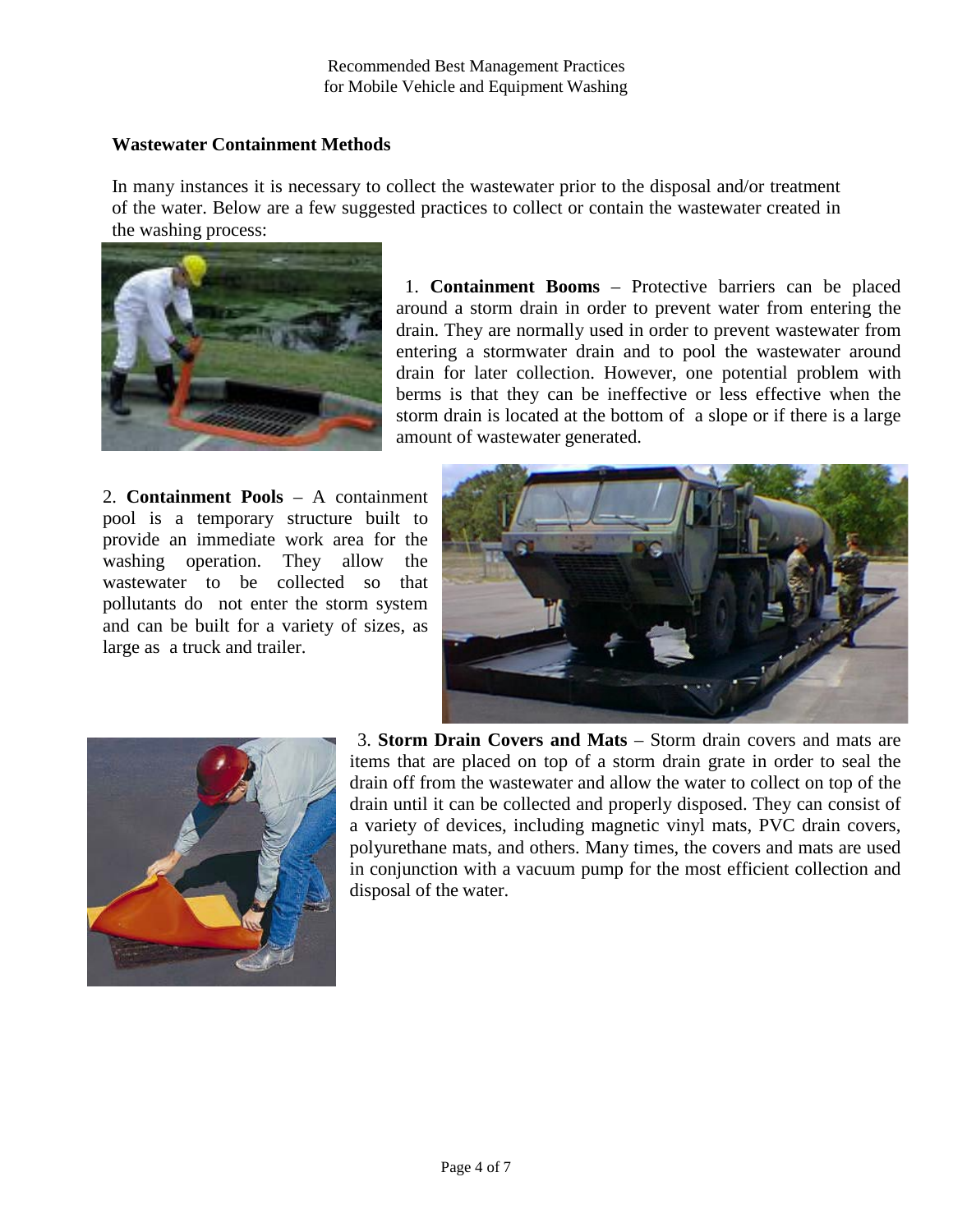Recommended Best Management Practices for Mobile Vehicle and Equipment Washing



4. **Vacuums and Pumps** – Devices such as wet/dry vacuums, sump pumps, and vacuum pumps can be used to collect wastewater created by a washing operation. Many vacuum devices include a vacuum boom, which is an attachment that rests flush on the ground and allows the wastewater to be collected through small holes located on the bottom of the boom. Also, for ease of use, many vacuum devices are designed with a second hose that can run from the pump to disposal area, such as a sanitary sewer or a holding tank.



5. **Inflatable Pipe Plug** – Inflatable pipe plugs are similar to the covers and mats listed above in that they prevent wastewater from entering the storm sewer system by blocking the entrance. However, unlike mats and covers, the inflatable plug is inserted into the storm drain pipe and uses the inlet structure below the grate to collect the wastewater. Once inserted, the plug is inflated so that it fits snuggly in the pipe. At the end of the washing operation, the wastewater can then be collected using a pump device. Inflatable plugs should only be used on private property and should not be used in public storm drain inlets or pipes.

6. **Onsite Swales** – Shallow, grassy low areas designed to collect runoff and allow it to seep into the ground without discharging to a stormwater system or to otherwise leave the site. Such onsite swales may provide an additional wastewater collection or disposal option.

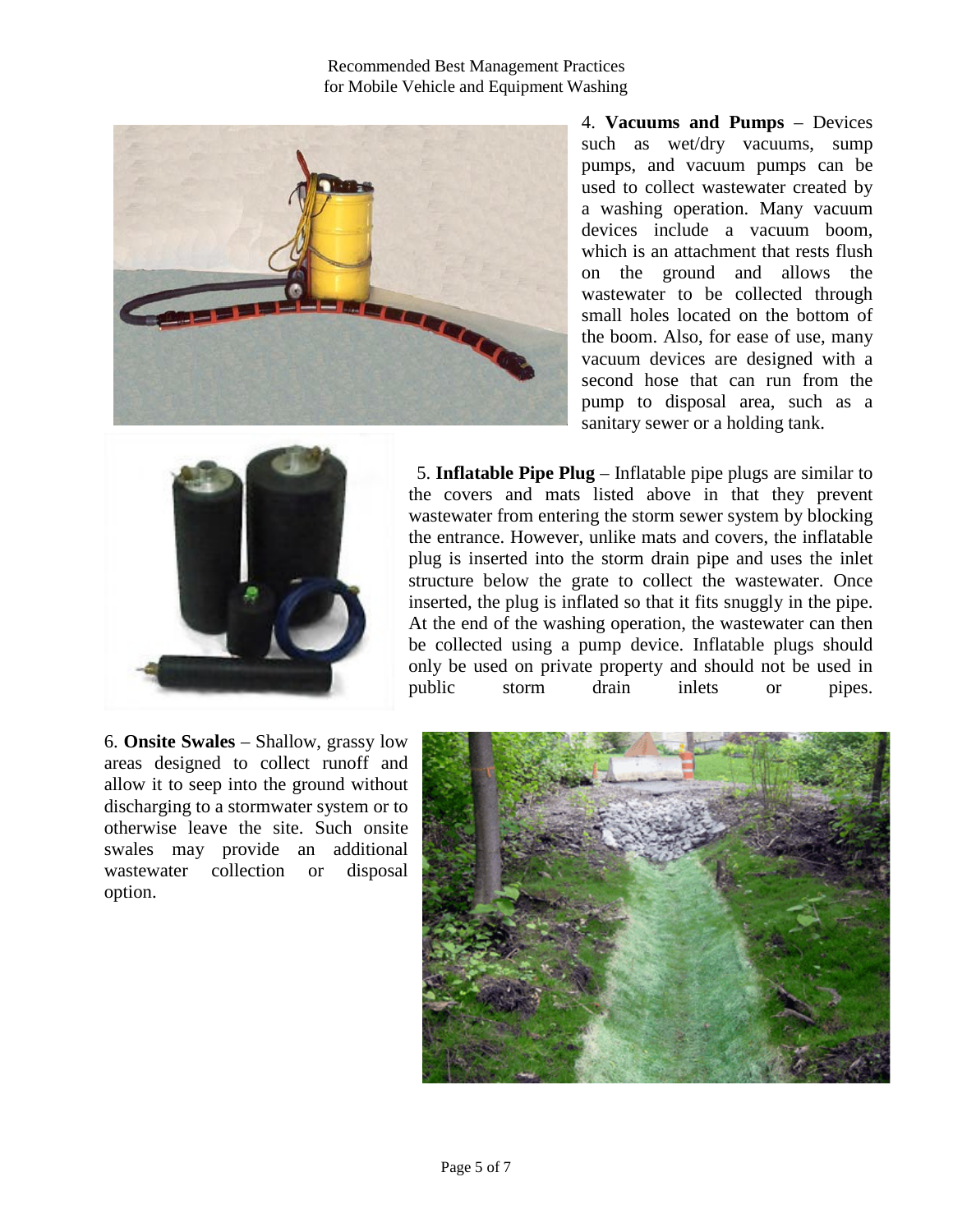#### **Wastewater Disposal Options**

Wastewater that is collected during mobile vehicle and equipment washing must be properly disposed. In general, there are four options available for the disposal of the water. Some of the following options require wastewater permits or authorization from a wastewater utility, as indicated below:

- 1. Zero-discharge closed-loop water recycling
- 2. Discharge to a municipal sanitary sewer system (requires authorization from the sanitary wastewater utility)
- 3. Discharge to land or ground (may require authorization from FDEP or the city/county environmental program)
- 4. Discharge to surface water (requires an NPDES permit from FDEP, and is typically not practical)
- 1. Zero-Discharge Closed-Loop Water Recycling Systems

A closed-loop system uses recycled water and has zero or negligible discharge. Stationary systems such as car washing facilities generally require a permit from FDEP. Mobile closedloop water recycling systems can provide adequate wastewater collection and treatment without having to obtain a permit, provided that wastewater is properly disposed. However, one possible problem is that closed-loop water recycling systems may use chemicals to help remove solids from the waste. When systems use these chemicals, they commonly generate sludge which must be handled safely and disposed in a manner that will not cause pollution of the waters of the state. Another common issue is that the closed-loop recycling systems may have a reservoir to store the recycled water for reuse. It may be necessary to dispose of the reservoir water periodically as oil, grease, and other pollutants accumulate. The following steps should be followed for safe handling and disposal of the sludge and the contaminated reservoir water generated by these systems:

- a. Wastewater from a closed-loop system must be either discharged to a municipal sanitary wastewater system (with prior authorization) or disposed at a commercial industrial wastewater treatment facility.
- b. The sludge generated in these systems seldom is designated as a hazardous waste, and it can usually be disposed in a sanitary landfill. To be sure, check with the local FDEP District Office or the city/council environmental program and/or landfill operator.
- c. If the sludge is considered a hazardous waste, it must be disposed through a permitted treatment, storage, and disposal (TSD) facility.
- 2. Discharge to a Municipal Sanitary Sewer System

Discharges to a municipal sewerage system receive treatment by the municipal treatment facility before they are finally discharged to the environment (rivers, lakes, sea water, or the land). Wherever practicable, FDEP recommends that discharging wastewater from mobile washing to the sanitary sewer. For fleet washing activities, discharge to the sanitary sewer will be the most economical and best alternative. Discharges to a sanitary sewer must have prior approval from the wastewater utility, and may require some pretreatment. In addition, this disposal method must be approved by the property owner(s) prior to discharge.